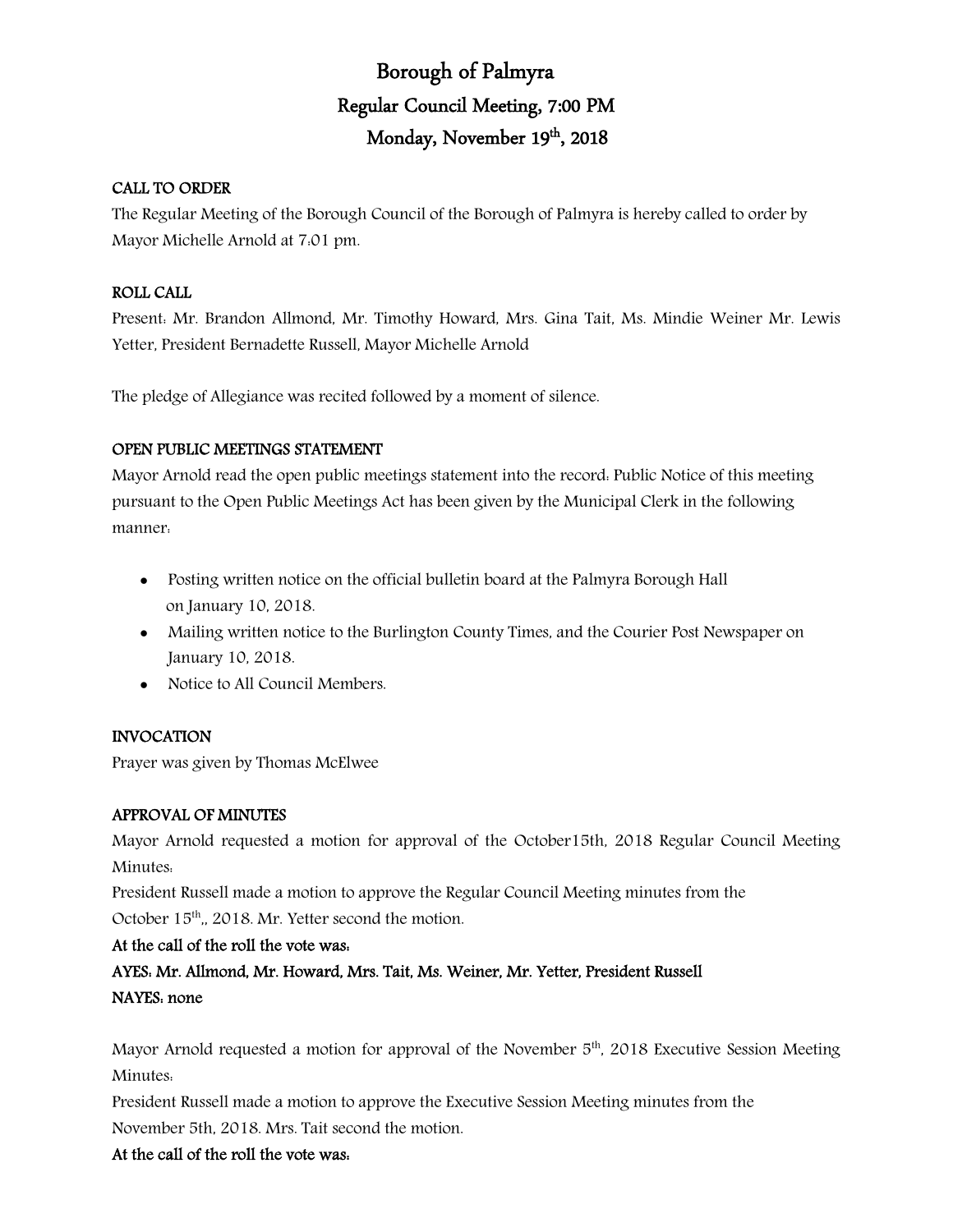# AYES: Mr. Allmond, Mrs. Tait, Ms. Weiner, President Russell NAYES: ABSTAIN: Mr. Howard, Mr. Yetter

#### **CORRESPONDENCE**

Mayor Arnold acknowledged a thank you note received from the Palmyra Halloween Parade Committee.

Mayor Arnold acknowledged a letter received from Scott Coffina of the Burlington County Prosecutor's Office.

Mayor Arnold read a letter received from Senator Troy Singleton's office in support of extending the "Town Center "designation with the New Jersey State Planning Commission.

Mayor Arnold requested Resolution 2018-266 be removed from the consent agenda and be voted on separately, Resolution 2018–266, Resolution Authorizing the Promotion of Brian Johnson to Sergeant for the Borough of Palmyra Police Department effective 11/19/2018 with annual salary of \$96,597.75.

Mayor Arnold asked for a motion to approve Resolution 2018-266. President Russell made a motion to approve Resolution 2018-266. Mr. Howard second the motion.

#### At the call of the roll, the vote was:

# AYES: Mr. Allmond, Mr. Howard Mrs. Tait, Mr. Yetter, Ms. Weiner, President Russell NAYES:

#### Resolution 2018-266 passed

Mayor Arnold with the assistant of Mr. and Mrs. Johnson parents of Brian Johnson then administered the oath of office to Sergeant Johnson. Chief Pearlman then gave Sergeant Johnson his new badge and Mr. Bill Johnson pinned Sergeant Johnson. Chief Pearlman indicated Sergeant Johnson has been with the Police Department since 2008. Mayor Arnold thanked the Palmyra Police Department for keeping everyone safe.

#### PRESENTATION

Mr. David L Wyche, Economic Development Manager of the Burlington County Department of Economic Development gave a presentation on the Small Business Loan Program of the Burlington County Department of Economic Development and Regional Planning. Mr. Wyche indicated the Burlington County Bridge Commission serves as the Burlington County Improvement Authority. Mr. Wyche stated the program does small business assistance by providing loans to businesses for creating or retaining jobs in the county, purchasing equipment for local small business and provides entrepreneurial opportunities for qualified individuals. Mr. Wyche indicated the program was available any Burlington County businesses. Mr. Wyche stated the commission also provides grant writing services to municipalities at no cost. Mr. Wyche stated the Borough of Palmyra has been the beneficiary of almost 3.6 million dollars in grants thru this program. Mr. Wyche left literature describing the program and his contact information so it could be forwarded to anyone with an interest.

#### PROFESSIONAL UPDATE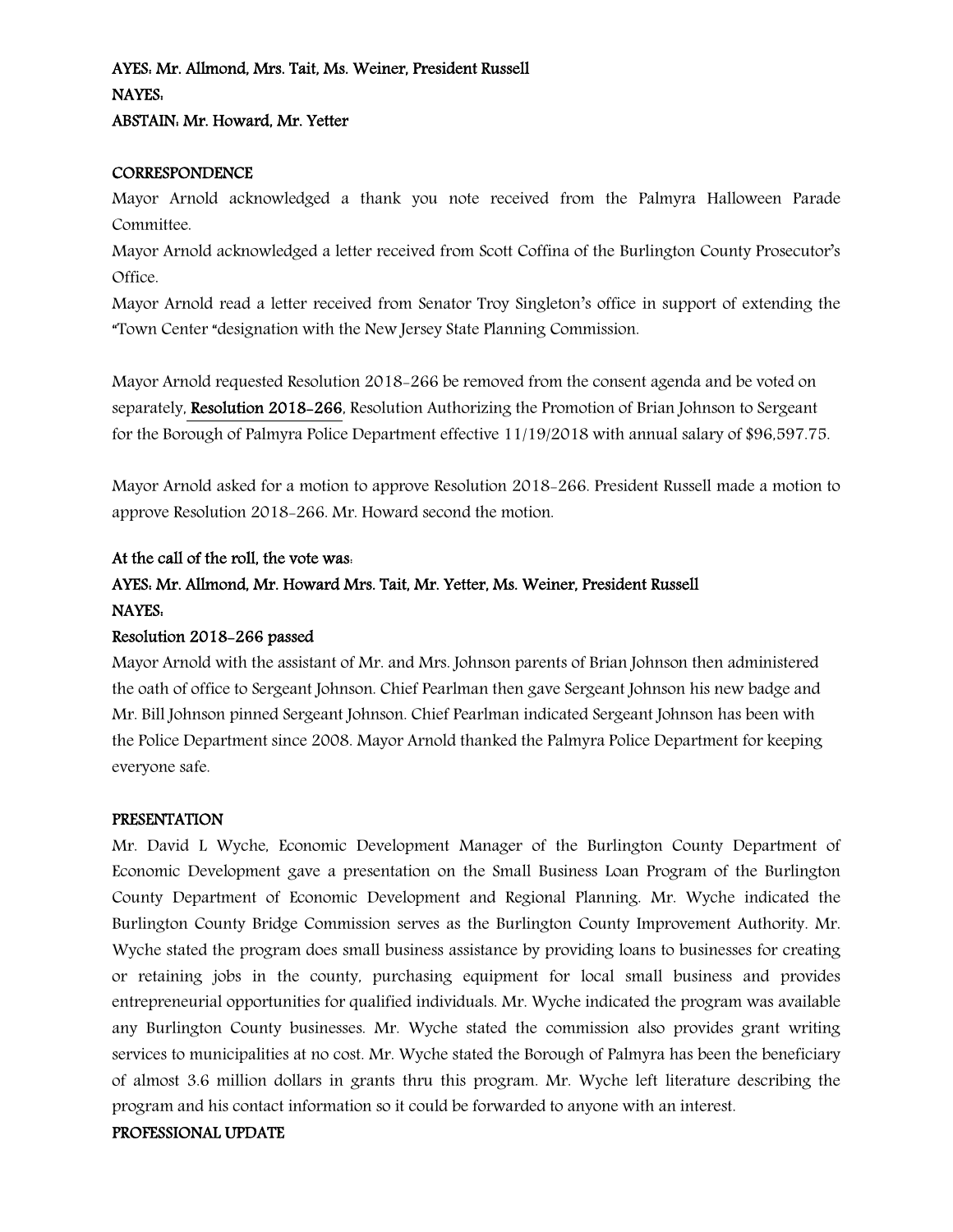Mr. Winckowski indicated Grove Park is well under way. Mr. Winckowski indicated the Contractor is required to have it ready for the December  $7<sup>th</sup>$  Tree Lighting event and has committed to having the paver block walkways, grading and landscaping complete by November 30<sup>th</sup>, 2018. Mr. Winckowski stated the archway and bike racks will be installed next week. Mr. Winckowski stated the light bases are installed and the light poles and pa system will be shipped by the manufactures on the  $30<sup>th</sup>$  of November, and we are hoping to have them installed by the  $7<sup>th</sup>$  of December however if they are not there will be a temporary light system available. My Winckowski indicated there were some issues regarding the footings but they have been worked out. Mayor Arnold inquired if the park would be in the condition we expect by December  $7<sup>th</sup>$ . Mr. Winckowski indicated he believed so. Mr. Winckowski indicated there was a color choice to be made regarding the stone veneer of the columns for the archway. Mr. Winckowski indicated they felt Aspen was best however would defer to council's color choice. After some discussion council indicated Aspen was best. Mr. Winckowski indicted the camera project warranty is on the agenda tonight and their recommendation is too entered into the maintenance and warranty contract for a three year period. Mr. Winckowski indicated the manufacture's warranty is for 90 days and we will be under it until February  $1<sup>st</sup>$ , 2019, then the new extended warranty contract would begin. Mr. Winckowski indicated they also updated the drug free zone map which was required by law and the ordinance to adopt is on the agenda tonight.

Mr. Kirchner stated on the agenda tonight is the resolution for approval of the proposal ERI submitted for the elimination of the pump station on Public Road. Mr. Gural indicated this is a project we included in our capital bond ordinance and discussed previously at the budget meeting. Mr. Kitchener indicated the pump station is in need of and upgrade and it is more cost effective to eliminated it and install gravity sewer which has a life expectancy of seventy-five to one hundred years. Mr. Kirchner stated in the process they would be reconstructing New Jersey Avenue and one block of Charles Street.

Mr. Gural indicated he forwarded the proposal from ERI to the governing body for the reconstruction on Temple Blvd so it could be discussed. Mr. Gural indicated the proposal is all inclusive and comprehensive and the number is still being discussed as it is a lot of money. Mr. Gural indicted there are a number of alternates included in the proposal. Those alternatives and the final cost will be determined by which portions of the project council decides to award. There was some discussion regarding the park proposed in the project and the number of flooding properties currently in the municipality and the ability to somehow contain and temporality store the storm water in that area.

# 1<sup>ST</sup> PUBLIC COMMENT

Mayor Arnold asked for a motion to open the Public Portion. President Russell made a motion to open the public portion for comments. Mr. Howard second the motion

#### All members present voted in favor of the motion

Mr. Miller/ Ms. Still – Veterans Drive – Mr. Miller asked if the potholes on Veterans Drive and Madison Street are going to be addressed. Mr. Gural indicated the street and intersections you are referring to are all part of utility work which is being completed in those areas. Mr. Gural noted in negotiations with NJAWC and PSE&G the governing body rolled those intersections and the entire road way of Veterans Drive completed before the end of 2018, weather permitting.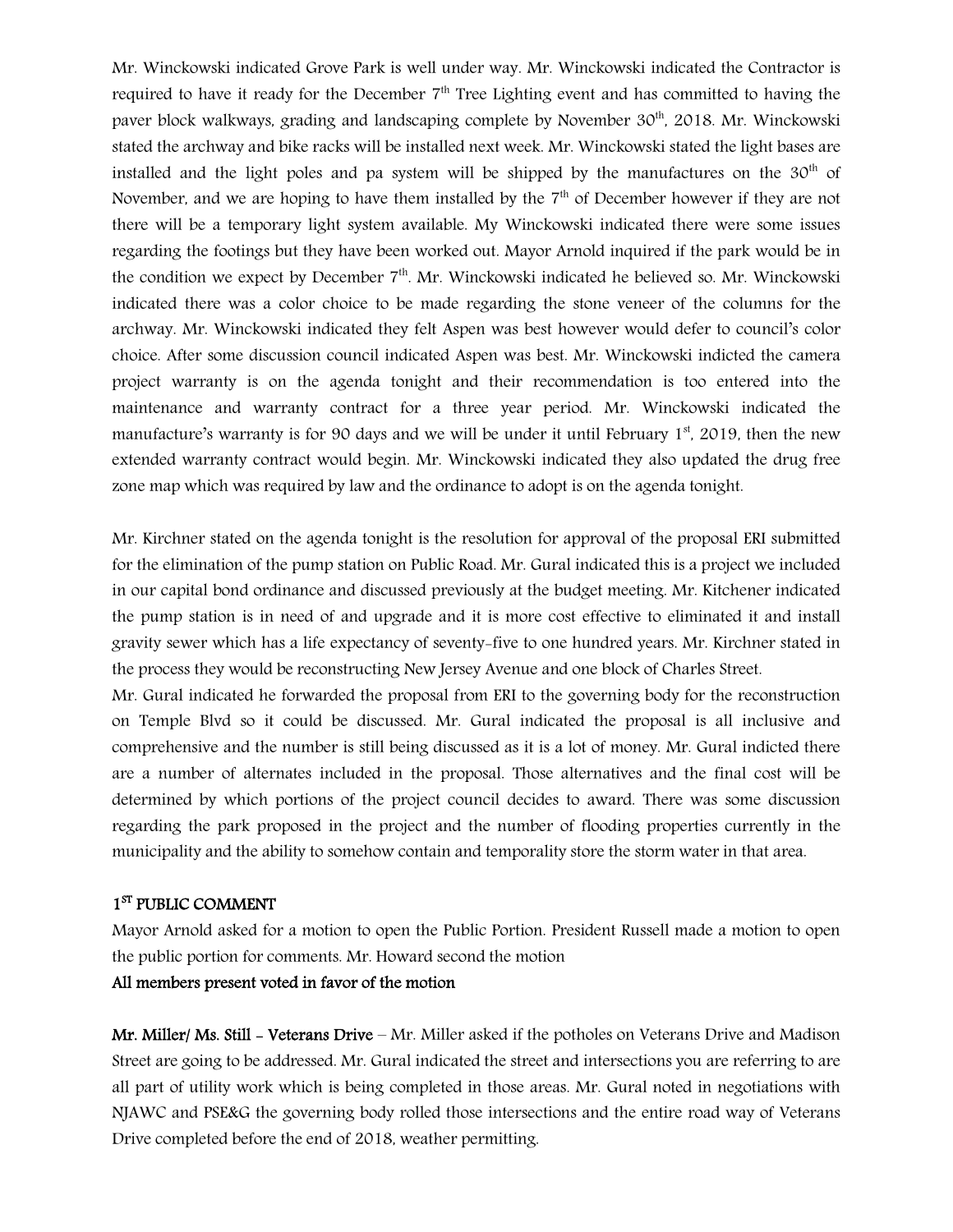No one else from the public wishing to be heard, President Russell made a motion to close the public portion, Mr. Yetter second the motion.

### All members present voted in favor of the motion.

# ORDINANCE FOR INTRO public hearing December 17th, 2018

Ordinance 2018-18, An Ordinance of the Borough of Palmyra, County Of Burlington, State Of New Jersey, Creating a new Chapter 206 of the Code of the Borough of Palmyra Entitled "The Regulation of Vacant Properties".

Mr. Gural stated this ordinance not only addresses the residential properties but also addresses commercial and industrial properties. Mr. Gural noted Schedule A is attached and also noted on page 6 there was no need for both footnotes so footnote one will be eliminated and we will use footnote two as one.

Ms. Weiner indicated she was still having issues with 31% on the commercial properties. Ms. Weiner stated she felt these fees were not going to help or encourage the property owners to rent those properties and they would just become another fee they would have to pay. President Russell stated she too had issued with the changes for commercial properties in the ordinance indicated perhaps we might want to take a step back and consult other districts about this topic, as many towns are being plagued by this issue. Mr. Gural noted tonight is the last opportunity council has to address the ordinance in 2018, ordinances do not carry from year to year, indicating council would have to begin again in 2019 and all the fees of the current ordinance rate would then again bill January  $1<sup>st</sup>$ , 2019 under the current ordinance. Mrs. Tait stated we could adopt this ordinance so the current terms would apply January  $1^\mathrm{st}$ , 2019 and if we felt changes needed to be made we could address them in 2019. After some additional discussion regarding commercial properties council decided to move forward with the ordinance in its current state.

President Russell made a motion to approve Ordinance 2018-18, An Ordinance of the Borough of Palmyra, County Of Burlington, State Of New Jersey, Creating a new Chapter 206 of the Code of the Borough of Palmyra Entitled "The Regulation of Vacant Properties". Mr. Howard second the motion.

# At the call of the roll, the vote was: AYES: Mr. Allmond, Mr. Howard Mrs. Tait, Ms. Weiner, Mr. Yetter, President Russell NAYES: Ordinance 2018-18 was approved

Ordinance 2018-19, An Ordinance of the Borough of Palmyra, County of Burlington, Sate of New Jersey, Adopting the updated Drug-Free Zone Map dated July  $12<sup>th</sup>$ , 2018 and prepared by CME Associates.

Mayor Arnold asked for a motion to approve Ordinance 2018-19, An Ordinance of the Borough of Palmyra, County of Burlington, Sate of New Jersey, Adopting the updated Drug-Free Zone Map dated July 12<sup>th</sup>, 2018 and prepared by CME Associates.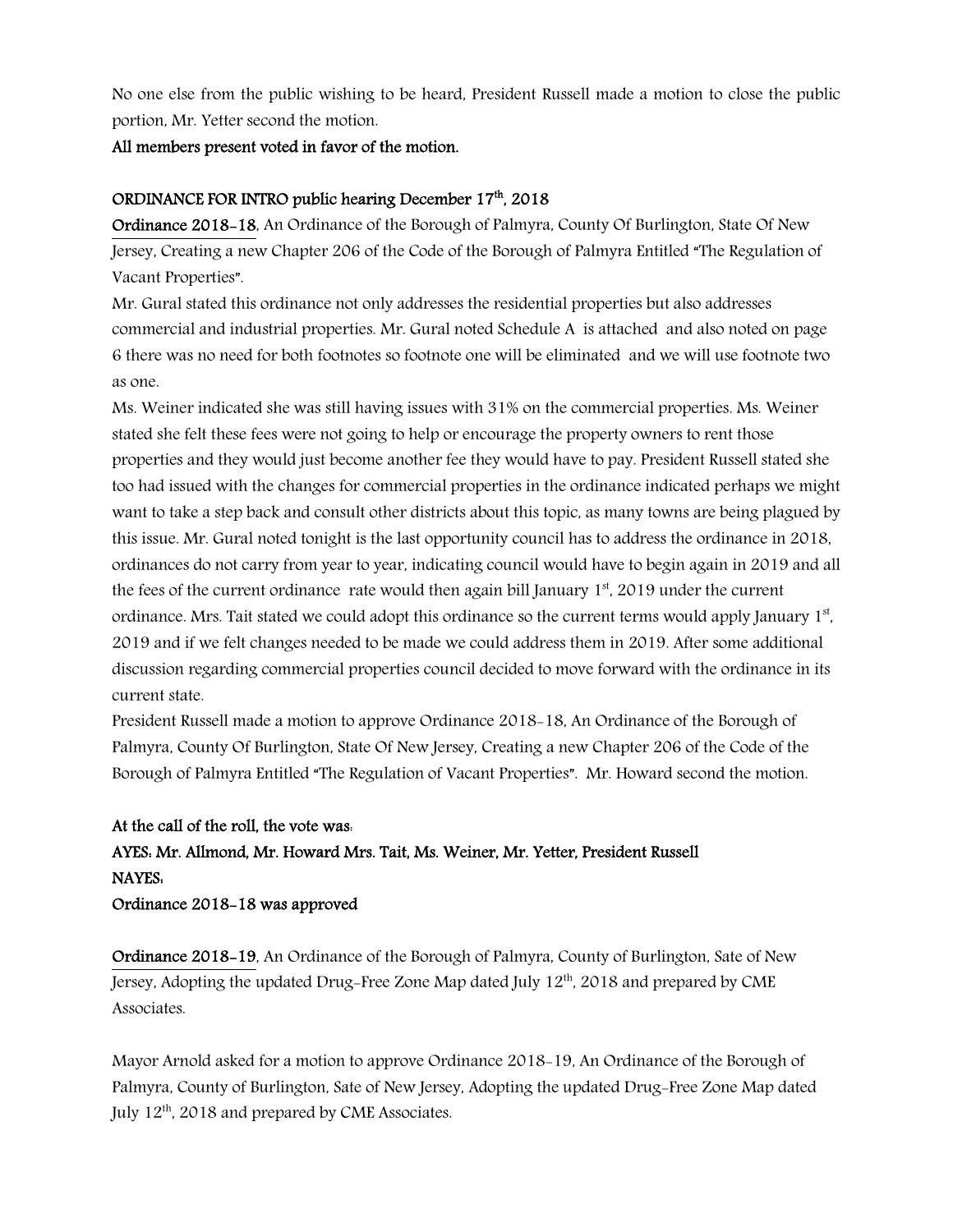President Russell made a motion to approve Ordinance 2018-19. Mr. Howard second the motion.

At the call of the roll, the vote was: AYES: Mr. Allmond, Mr. Howard Mrs. Tait, Ms. Weiner, Mr. Yetter, President Russell NAYES: None Ordinance 2018-19 was approved

#### RESOLUTIONS Consent Agenda

Mayor Arnold indicated Resolution 2018-260 thru Resolution 2018-265 and Resolution 2018-267 thru Resolution 2018-270 will be enacted as a single motion, if any resolution needs additional discussion it will be removed from the consent agenda and voted on separately.

Resolution 2018-260, Resolution Appointing Emma Melvin to the Borough of Palmyra Shade Tree Advisory Board

Resolution 2018-261, Resolution of Support from Local Governing Body and Authorizing the Sustainable Jersey Grant Application

Resolution 2018-262, Resolution awarding a Contract to Environmental Resolutions, Inc. in the amount of \$88,500.00 for the Public Road Pump Station Elimination Project per their proposal dated November 5th, 2018

Resolution 2018-263, Resolution Appointing Jacquelyn Zimmer as a Substitute Crossing Guard for the Borough of Palmyra.

Resolution 2018-264, Resolution Approving the Model Information Technology Plan and the Cyber Security Response Plan for the Borough of Palmyra

Resolution 2018-265, Resolution Awarding a Contract to New Jersey Business Systems, Inc. for a three year Maintenance/Warranty Coverage Plan for the Video Surveillance Project in the amount no to exceed \$29,484.00 per their proposal dated August 2017, Coverage period shall be from February 1, 2019 to January 31<sup>st</sup>, 2022.

Resolution 2018-267, Resolution Authorizing the purchase of Body Worn Cameras for use by the Palmyra Police Department to AXON Enterprises, Inc. in their initial year amount of \$13, 854.00 and for years two thru five the cost of \$5,676.00 annual license and cloud storage, to be purchased using funds from the Mitchell Trust Account.

Resolution 2018-268, Resolution Authorizing the Chief Financial Officer to Make Budget Transfers to the 2018 Budget

Resolution 2018-269, Resolution to Cancel Property Taxes on Block 126 Lot 12 Due to Fire on January  $13<sup>th</sup>$ , 2017

Resolution 2018-270, Resolution Authorizing the Payment of Bills for the Month of November 2018 In the Amount of \$2,314,785.26.

Mayor Arnold asked for a motion to approve Resolution 2018-260 thru Resolution 2018-265 and Resolution 2018-267 thru Resolution 2018-270. President Russell made a motion to approve Resolution 2018-260 thru Resolution 2018-265 and Resolution 2018-267 thru Resolution 2018-270. Mr. Yetter second the motion.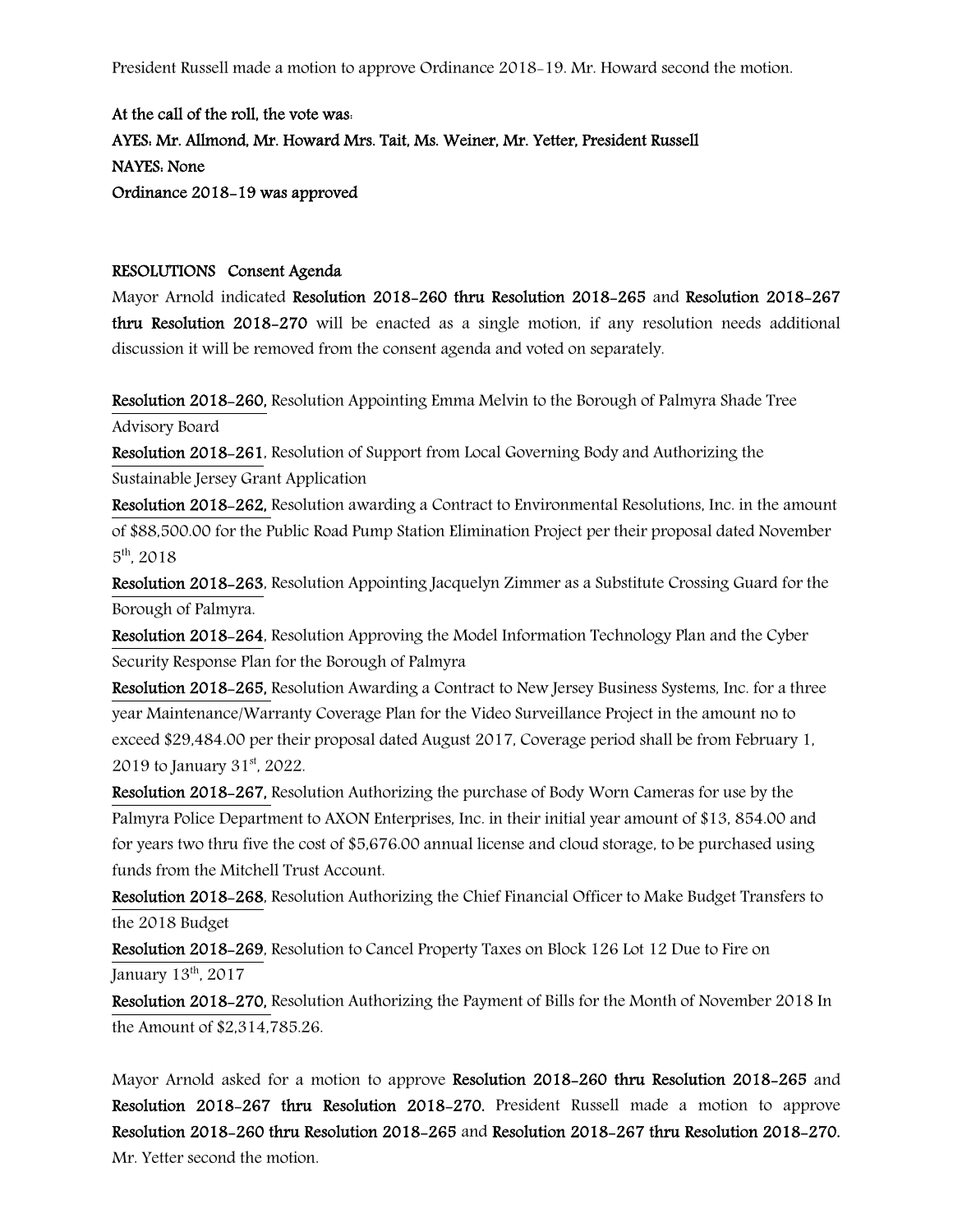## At the call of the roll, the vote was:

AYES: Mr. Allmond, Mr. Howard Mrs. Tait, Mr. Yetter, Ms. Weiner, President Russell NAYES:

Resolution 2018-260 thru Resolution 2018-265 and Resolution 2018-267 thru Resolution 2018-270 passed

## MOTION TO APPROVE TREASURER'S REPORTS

Mrs. Tait made a motion to approve the Treasurer's Report for October 2018. President Russell second the motion.

At the call of the roll: AYES: Mr. Allmond, Mr. Howard, Mrs. Tait, Ms. Weiner, Mr. Yetter, President Russell NAYES: None

### COMMUNITY SPOTLIGHT

Mayor Arnold noted "Coffee with a Cop" will again be held November  $9<sup>th</sup>$ , 2018 at Wawa on Cinnaminson Avenue from 9:00 to 11:00 am

Mayor Arnold indicated the Clarence B Jones Youth Leadership Summit was held at Palmyra High School and was a great success. Ms. Valeria Still indicated this was the first event the Institute held and students came from Camden, Pennsauken and a national empowerment group. Ms. Still noted the attendance of Mayor Arnold, Senator Troy Singleton. Ms. Still indicated the next event will be taking the participants to Washington, DC soon to meet with Senator Cory Booker. Ms. Still thanked everyone for their support.

Mayor Arnold noted the Military Veterans Service Medals Ceremony was held earlier this evening. Mr. McElwee indicated there was a great turn out and he thanked council and the Borough staff for their help with the event.

Mayor Arnold indicated Patrolman Kendall and the Palmyra Police Department are helping with the "Toys for Tots" program for children in our area. Chief Pearlman indicated the application is on the website or can be picked up in the Police department for families with an interest. Chief Pearlman indicated Patrolman Kendall is also working on a program called the Friends for Ron which will be supplying Thanksgiving dinner for families in the area.

#### DISCUSSION ITEMS

Mayor Arnold stated "Santa" is coming to town on December 7<sup>th</sup>, 2018; he will be riding thru town and will light the tree in Grove Park. Immediately after the tree lighting in Grove Park there will be festivities in the Community Center. Mrs. Tait indicated the planning is coming along, the theme being "Polar Express". Mrs. Tait stated Mrs. Sykes ordered little trains for the children however there may not be enough so they would like to order and additional 100 more to make sure every child receives one. Mrs. Tait also asked council members to let her know how they wished to help during the event.

#### OLD Business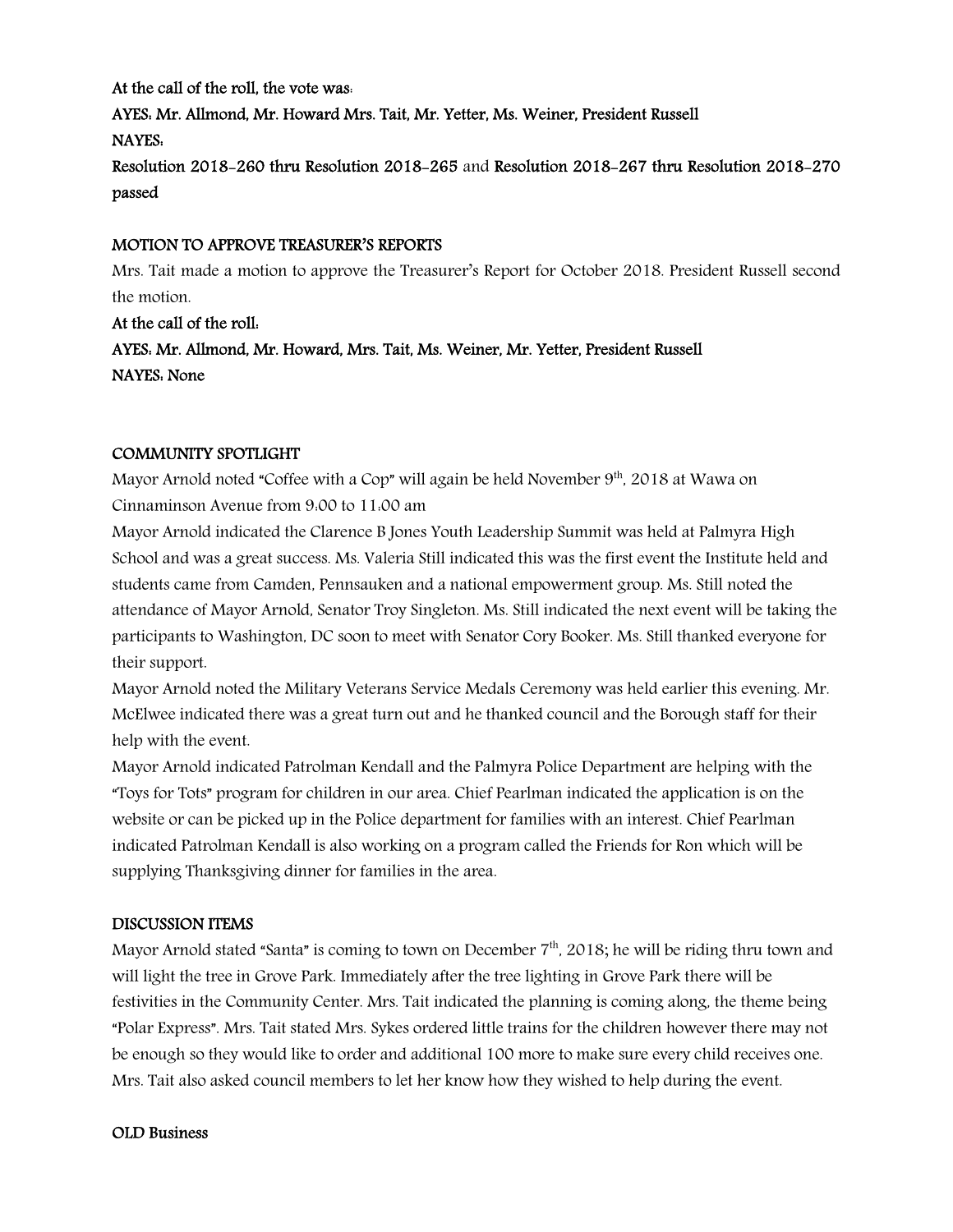Mayor Arnold noted the nominations for Student Representatives to Borough Council are in your packets.

\*\*It should be noted Mrs. Tait has requested herself and left the dais.

Mayor Arnold indicated the two students who submitted applications are Kaya Robinson and Patrick Tait. Mr. Allmond stated they will be appointed at Reorganization in January of 2019.

\*\*Mrs. Tait returned to the dais.

Mrs. Gural stated he requested of our professionals their historical input as to what they have done regarding the proposed redevelopment of the Southside of Rt. 73 and also requesting their input and recommendations for moving forward and is awaiting those replies.

Mr. Gural also noted with the signing of the addendum for the PNC Bank redevelopment project, it established November 15th, 2018 as the date by which the redeveloper was to secure an agreement of sale on the property. Mr. Gural indicated we have not had a response from the redeveloper so Mr. Brewer will be reaching out to them to see where that currently stands.

Mayor Arnold indicated she has been in contact with the engraver for the Grove Park paver block engraving/donation program however all the information is not currently complete. Mayor Arnold indicated she should have it by the end on the week and will get the information to council so we can move forward with that project.

Mayor Arnold indicated the public hearing for the Reexamination of the Master Plan will be held December 19<sup>th</sup>, 2018 at 7:00 PM here at Borough Hall.

Mr. Gural indicated at the last meeting we agreed upon a program with the Textiles recycling program. Mr., Gural indicated at the last meeting we asked Mr. Rosenberg to prepare an agreement with American Recycling Solutions however since that time Mr. Rosenberg has brought some concerns to our attention. Mr. Rosenberg stated that if the Company was a charitable entity, the Attorney General requires charities to register, however since this is a for-profit entity that local public contracts laws may come into play. Mr. Rosenberg indicated the amount or value of the clothing donated to a forprofit company could trigger a requirement that there be a public bidding of the contract. Discussion ensued and the governing body decided additional information regarding the company was necessary to determine how we should proceed.

Mr. Gural stated the hearing officer sent notification to the property owner and lien holder of 400 Arch Street to secure the property and apply for demolition permits within seven days; that has not occurred. That notification also indicated that if it did not occur, the Municipality could take whatever action it deemed appropriate up to and including demolition of the structure. Mr. Gural indicated we know the notifications were received. We have fulfilled our notification requirements so if council is amenable we can move to demolish that structure. Mr. Gural noted we have received three quotes to demo the structure, the lowest being \$17,400.00. President Russell asked what the time frame would be. Mr. Gural indicated as soon as possible.

Mrs. Tait made a motion to approve Resolution 2018-271 Resolution of the Borough of Palmyra authorizing the demolition of 400 Arch Street, Block 63 Lot 2 due to being unfit for human occupancy and/or dangerous conditions pursuant to the Hearing Officer's letter dated October  $31<sup>st</sup>$ , 2018, giving the property owner seven days to secure the site and submit for a demolition permit; awarding a demolition contract to Ricco Demolition of Bellmawr, NJ in the amount of \$17,400.00; and authorizing a lien for the demolition expenses to be filed against the property.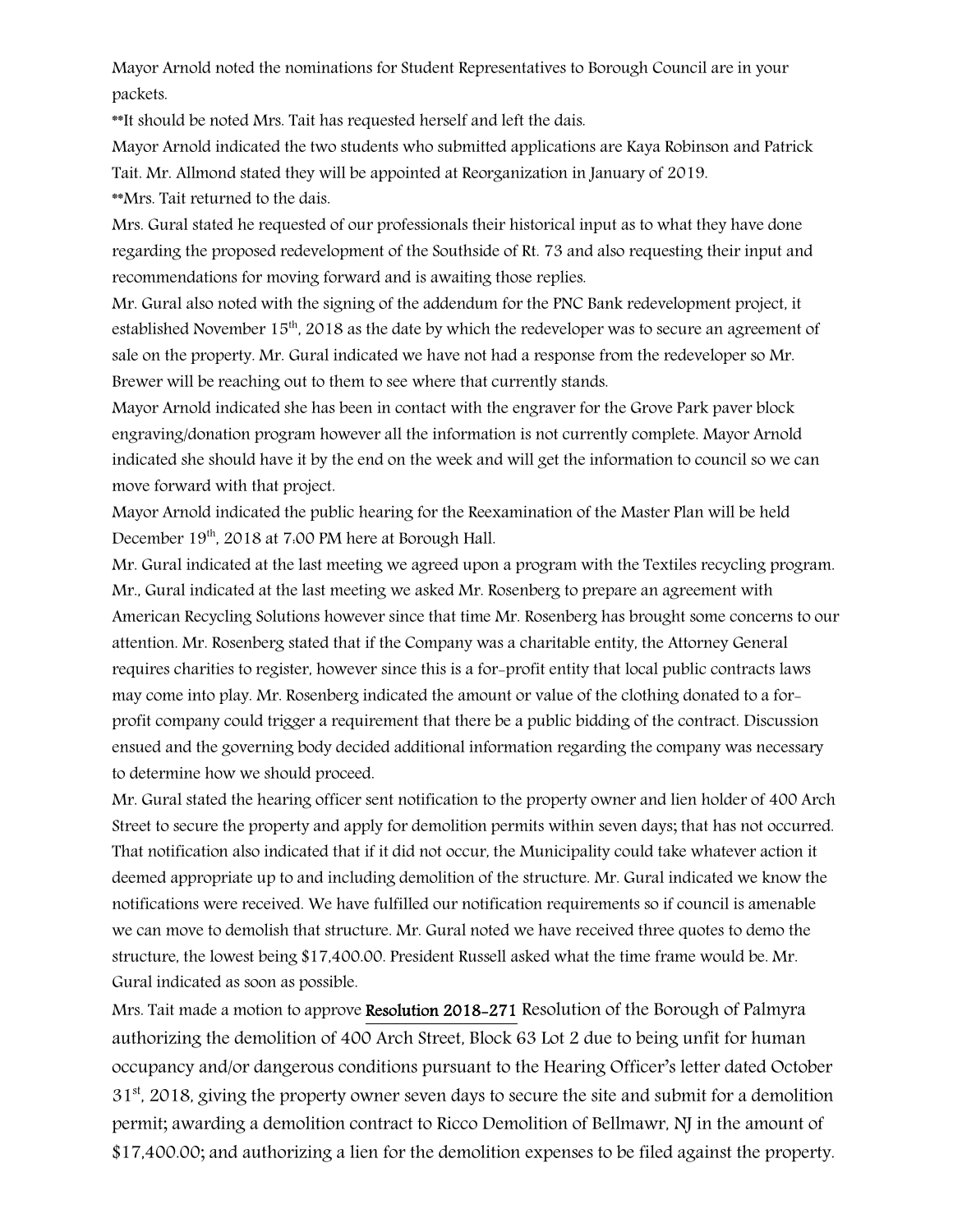President Russell second the motion.

#### At the call of the roll:

# AYES: Mr. Allmond, Mr. Howard, Mrs. Tait, Ms. Weiner, Mr. Yetter, President Russell NAYES: None

### ADMINISTRATOR REPORT

Mr. Gural stated the Annual JIF Elected Officials Seminar flyer is in your packet. Mr. Gural noted we usually attend together in March however if it is more convenient for anyone to attend at a different time other dates and times are on the flyer for you., just remember for everyone who attends the Borough receives a \$250.00 dollar credit on our insurance premiums.

Mr. Gural indicated the revised Personnel Policies & Procedures Manual will be complete for the next meeting December 5<sup>th</sup>, 2018

Mr. Gural indicated he and Ms. Johns are scheduled to have a meeting with one of the companies who submitted a quote for the MS Office365 project and will have additional information at the December  $5<sup>th</sup>$ , 2018 meeting.

#### COMMITTEE REPORTS

Mr. Yetter - Public Works, Redevelopment and Negotiations – Mr. Yetter indicated the public works committee has not yet met. Mr. Yetter stated the Green Team is not going to meet the deadline for certification this year, but we will continue on the path hoping for next year.

Mr. Howard – Youth and Recreation, Public Building, Grounds and Parks – Mr. Howard indicated had nothing to report currently.

Ms. Weiner – Administration and Finance, Business and Community development, Homeowner Association – Ms. Weiner indicated the committee met and are working on a small business Saturday campaign to promote it for our local businesses. Ms. Weiner indicated they reached out to a local artist who created a logo for that event. Ms. Weiner stated they reached out to all the local business to see if that were offering or would like to offer a promotion for that event. Ms. Weiner stated they were also asked to return the form so we could update the Borough Market page. Ms. Weiner handed out the flyer and asked council for their comments and approval to post it on the Borough's website. Council agreed. Ms. Weiner stated, we worked diligently on the outdoor seating ordinance and there seems to be some issues with it with our businesses. Ms. Weiner indicated there was a lot of discussion about it over the weekend and one of our business owners is her tonight to talk about it. Ms. Weiner indicated there seems to be some challenges in the ordinances for our businesses so we will have to look into that and there may be some changes sooner than later to that ordinance.

Mrs. Tait – Public Safety Committee, Board of Education, Public Events- Mrs. Tait indicated she had nothing further to report.

Mr. Allmond –Communications and Public Relations Committee- Mr. Almond indicated he had nothing to report currently.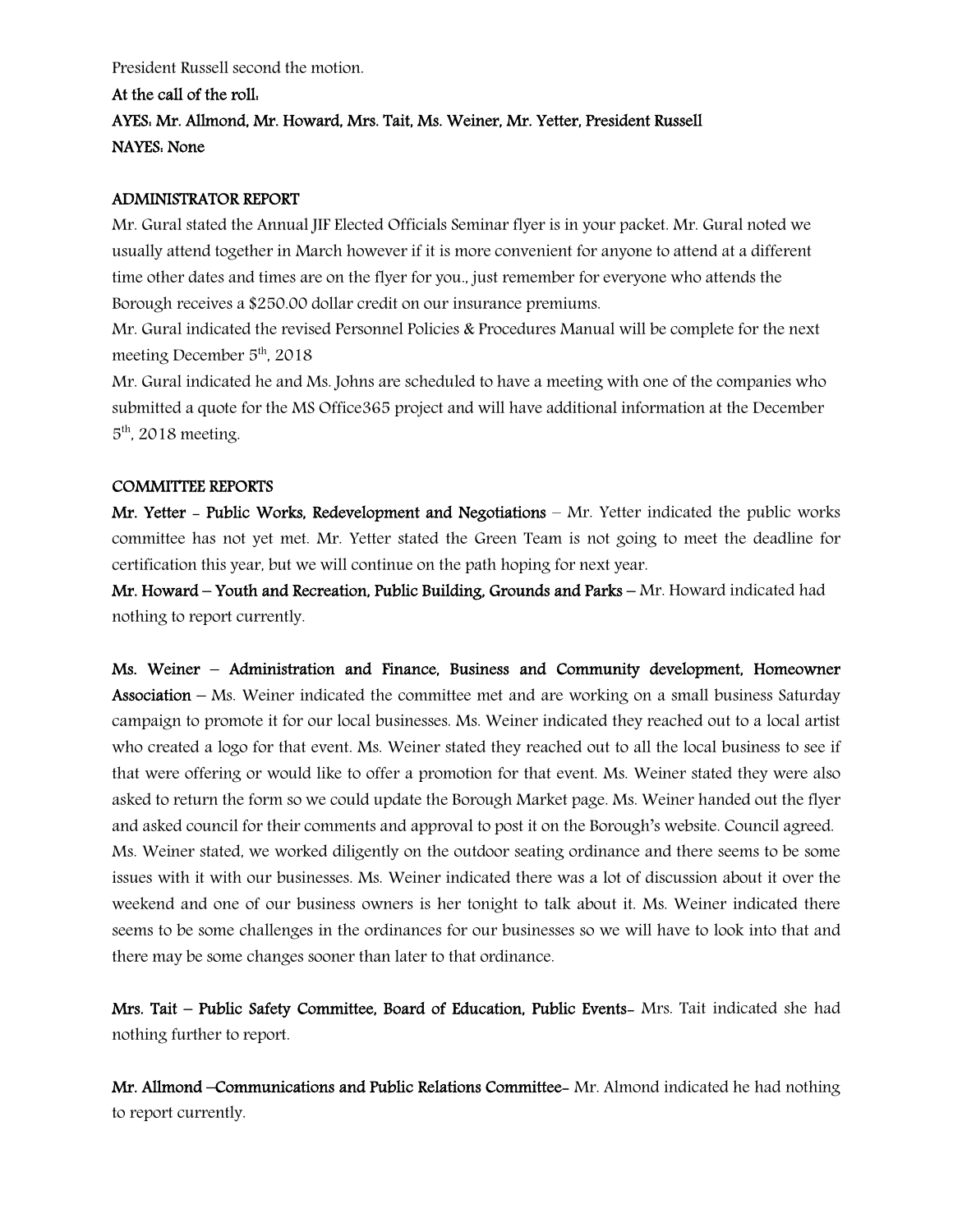President Russell – Shade Tree Liaison – President Russell thanked council for approving the new shade tree advisory committee member. President Russell indicated the committee is currently working on the plan which needs to be submitted to the state. President Russell indicated she found an intern in Moorestown who can do our tree canopy at no cost. President Russell indicated the construction committee has not yet met.

Chief Pearlman indicated the police department is again participating in the November no shave campaign which goes to men's health issues and prostate cancer. Chief Perlman indicated additional information is available on the Palmyra Police website. Mayor Arnold stated if you wish to donate you can do it on the website.

Mayor Arnold reminded everyone the Homecoming is Thanksgiving Day at Palmyra High School and they will be recognizing the 1978 South Jersey State Championship football team. Mayor Arnold stated she attended a conference in Washington DC last week and has information to share. Mayor Arnold noted a national website which is available for recalls on all vehicles. Mayor Arnold indicated she is working with Assemblywoman Carol Murphy in putting together a program which when registering you vehicle it would check to see if there were any recalls on the vehicle which needed to be addressed. Mayor Arnold also noted a scholarship is available to young women for \$3,000.00 and the ability to attend the conference of women legislators, anyone interested should contact her for additional information.

#### 2<sup>nd</sup> PUBLIC COMMENT

Mayor Arnold asked for a motion to open the Public Portion. President Russell made a motion to open the public portion for comments. Mr. Howard second the motion All members present voted in favor of the motion

Mrs. Stackhouse – Delaware Avenue. – Mrs. Stackhouse stated I want you all to know that I don't blame anyone for this issue and I hope that I have not offended anyone during my protest… I also wish to apologize for anything that may have been said on social media, it was never my intention to bash, humiliate, or hurt members of our local government… but instead to bring a sense of urgency to an issue that needs to be resolved. I was only aware of a day time restriction, not a seasonal one. Perhaps it was miscommunication or perhaps it was confusion… however all of the businesses that I have spoken with were unaware of this stipulation and we simply do not approve. It was extremely disappointing to receive that paperwork and read the first paragraph; it needs to be amended immediately, because this waiting only hurts the businesses who wait on you.

A couple of Council members as well as the Mayor had reached out to me in the last few days and I am grateful for that. It seems as though we are all on the same page and long for the same thing. This experience has shown me just how important it is for us to work together.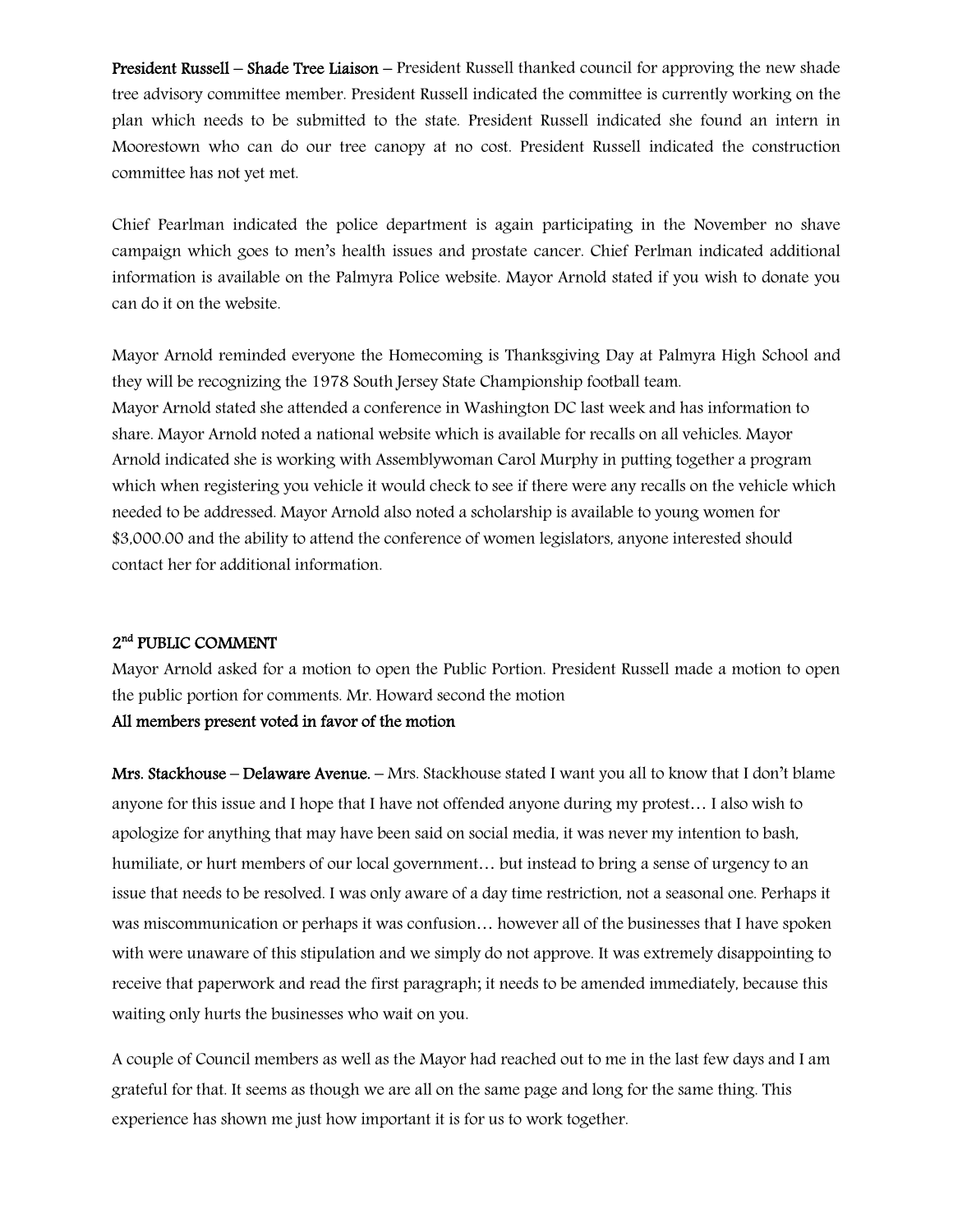The weather around here is rather inconsistent, no one, not even the weathermen, really know what each day will truly be. How many times have we been surprised with an unseasonably warm Thanksgiving, or a sunny Christmas Day? I understand not putting tables out during a storm or a blustery day. But to act as if all nice days begin on April  $1<sup>st</sup>$  and end on November  $30<sup>th</sup>$  is ludicrous. There will be many days during that time period when we will not be able to put our tables out… but being restricted to those times only creates missed opportunity to take advantage of those off season days.

As for the rule about to-go containers I understand the reasons why, I too do not want litter around town…but I also know that accommodations can be made. To keep this rule on this ordnance will exclude many businesses that supported it, which is completely unfair. This needs to be amended so that our local Take-out businesses can also make use of this ordnance.

The smoking rule I have concerns with… it will be extremely difficult to enforce such a rule considering that Public smoking is not currently illegal… and unless a law like that passes it cannot logically be expected to be imposed on our downtown. To do so is simply looking to cause trouble for the local businesses that will be expected to enforce it. It was mentioned to me before that on the Train Platform, the transit police are able to enforce it. However, we business owners are not transit police and do not have the power to enforce such a rule in a public space, especially if there is no current law on the books to back it up. There for we cannot be expected to do so. We need to have a conversation about this, and see if there is a way we can come to a compromise.

The council should be working closer together on things like this. When ordnance that so closely affect the business are brought to vote, it is imperative that we get to read and discuss all of the aspects that will impact our businesses and our store fronts… it is important that we know every aspect, so that problems like this do not happen again.

I feel disappointed that we waited just to be told to wait some more. I am asking that you make these amendments a priority. Thank You. Mayor Arnold asked was the suggestion to change the Ordinance to reflect any nice day instead of seasonal. Ms. Stackhouse indicated it could read weather permitting instead of seasonal. There was additional discussion regarding understanding of the exact changes Ms. Stackhouse felted need to be done. Mayor Arnold, Mr. Gural, Mr. Rosenberg tried to explain what the governing body was intending when they designed the ordinance and noted along the way the changes to those various ordinances were discussed many times at various council meetings. Mr. Howard indicated it would have been helpful to have this insight at the time the ordinance was been considered. Mrs. Weiner inquired how council felt about changing the dates/wording of the Ordinance to reflect year round weather permitting. President Russell asked how we could move forward with that. Additional discussion was had regarding making changes to the ordinances. Mr. Gural explained that there is no opportunity to change these two ordinances in 2018.Mr. Gural explained the process of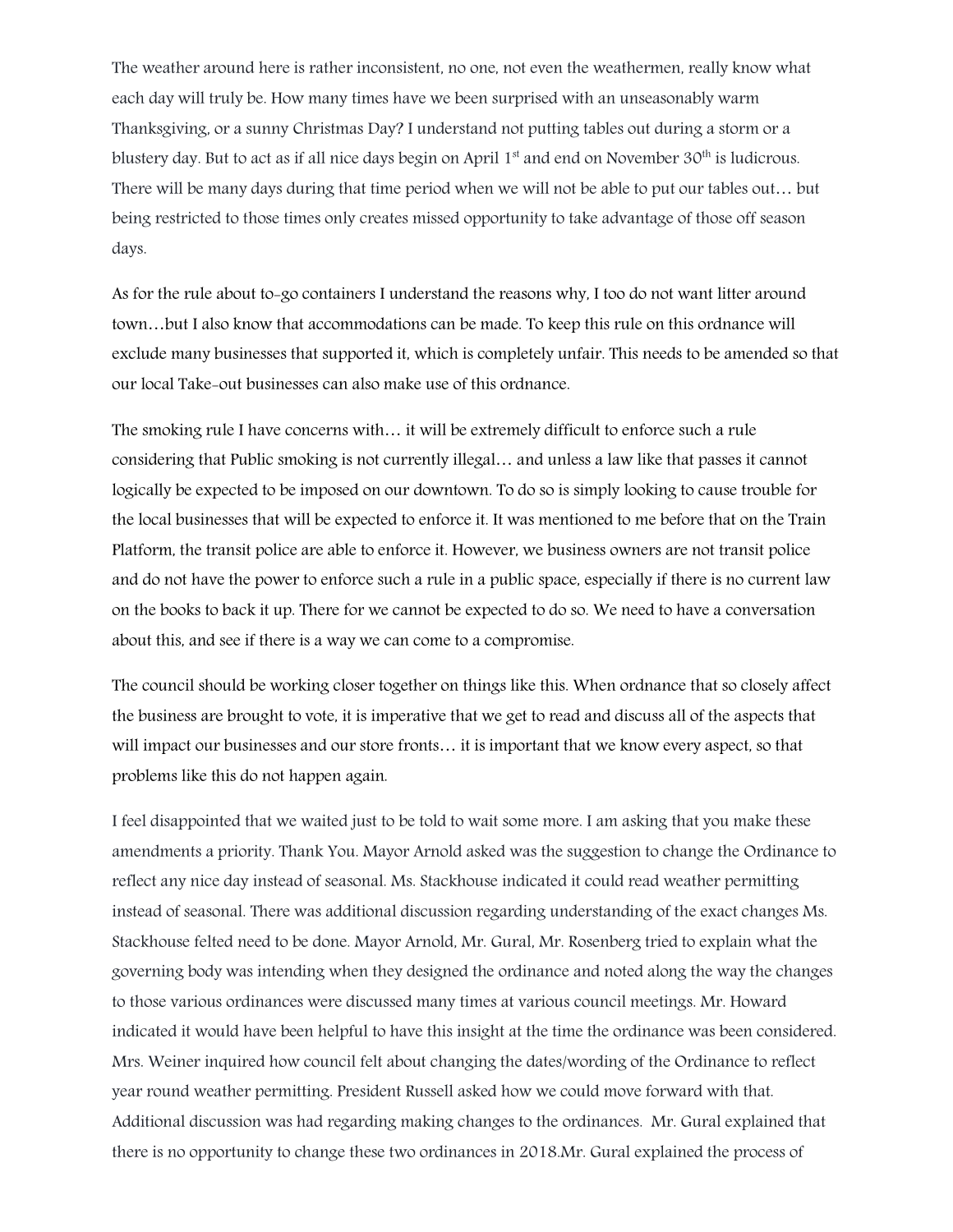introducing, notification to Land Use Board, waiting for response, public hearing and the fact that Ordinances cannot carry on into a new year. Mr. Gural explained the first opportunity to address these Ordinances will come in 2019 after reorganization and looking at the most aggressive approach to this change with all that needs to be completed by statues, the earliest adoption could be is about March of 2019. Ms. Weiner stated she felts like council could work towards trying to keep better lines of communication open with the businesses. Ms. Weiner indicated while she is ecstatic that the ordinance was passed, we all recognize that changes will be needed and they will happen.

Mr. Koltonuk – Broad Street – Mr. Koltonuk indicated he came in to support Jeny in what she is doing regarding the Ordinance. Mr. Koltonuk stated when he attends meeting and thinks things are straighten out, wait and find when ordinances are passed they are not what was discussed; there is a lack of communication with the board and the business owners. Mr. Koltonuk asked if he could get a copy of the vacant ordinance introduced tonight. Mr. Gural indicated yes and Mr. Rosenberg gave him his copy of Ordinance 2018-18, noting the changes which were discussed at the meeting. Mr. Koltonuk asked how long the P.S.E. & G. trucks would be on Broad Street. Chief Pearlman indicated the hope is to be complete in the next two weeks weather permitting. Mr. Koltonuk noted he saw new stripping on Broad Street and why would that be completed if the Street was going to be repaved. Chief Pearlman stated the State did the stripping of the streets and it was part of a grants to New Jersey Transit Light Rail; although the street will be repaved next year, that time line had not be established, so the State decided to proceed.

Ms. Smith- w. 4<sup>th</sup> Street- Ms. Smith thanked council for installing the driveway apron at her home. Mr. Smith also noted that before she could fill out the shade tree request regarding a dead tree the tree was removed. Ms. Smith thanked council for working so well tonight.

No one else from the public wishing to be heard, President Russell made a motion to close the public portion. Mr. Howard second the motion.

#### All members present voted in favor of the motion.

#### MAYOR AND COUNCIL COMMENTS

Mr. Allmond – no comment

Mr. Howard- Mr. Howard stated when contemplating an Ordinance we try to ask for input regarding the Ordinance. It would have been nice to have those comments while we were working on the ordinance, but still a great job by the committee.

Mrs. Tait- Mrs. Tait told everyone to have a safe and Happy Thanksgiving.

Ms. Weiner – No comment

Mr. Yetter – Mr. Yetter indicated everyone should go to the Thanksgiving Homecoming game. Mr. Yetter also noted we should not be afraid to try something new.

President Russell stated the NJLM Conference was very educational. President Russel also told everyone to have a Happy Thanksgiving.

Mayor Arnold - Mayor Arnold thanked everyone for coming and sharing their thoughts and ideas. Mayor Arnold indicated one of her greatest pleasures is serving on Council, and to see the positive